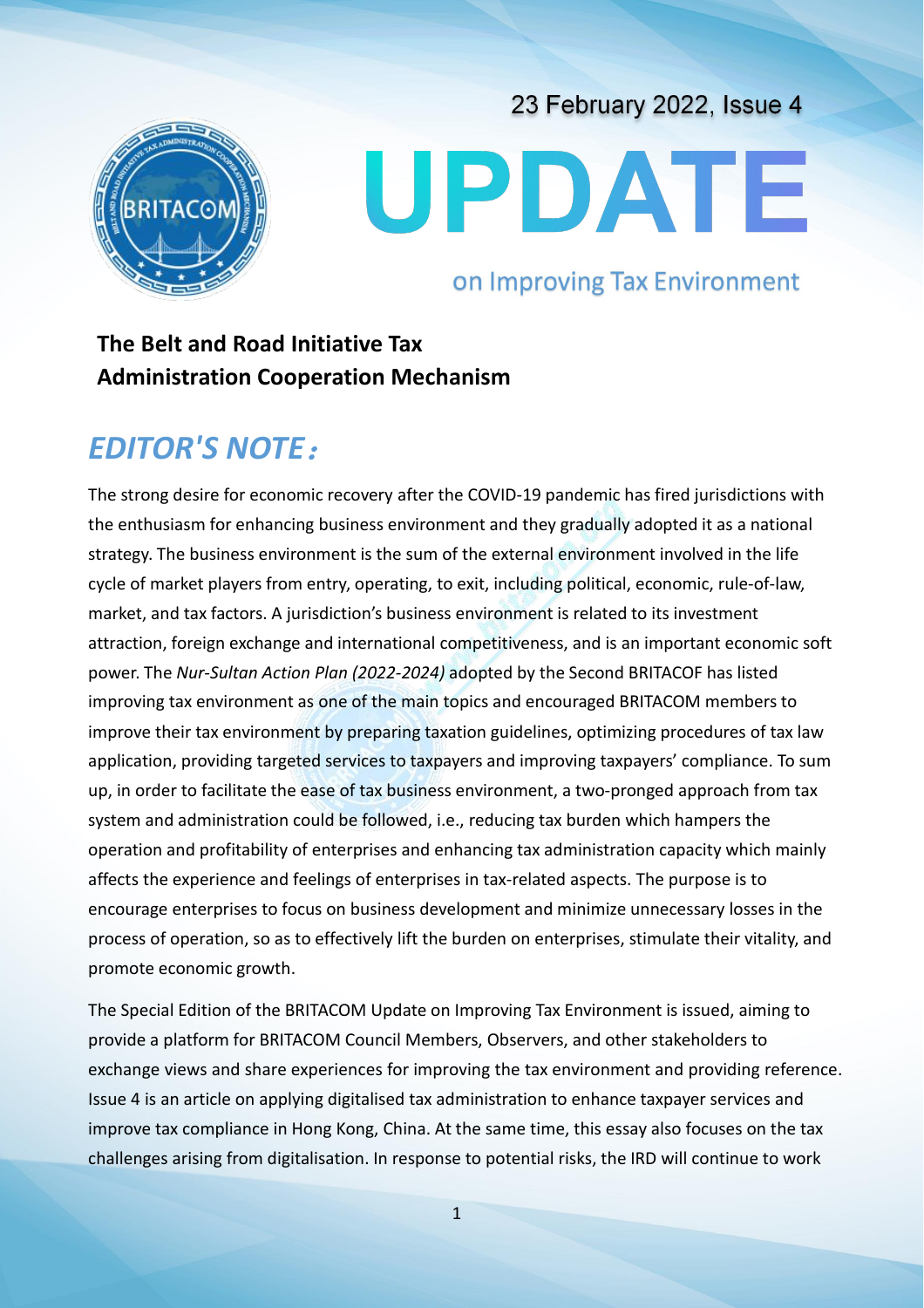with the relevant bureau to monitor the international developments, make assessments and devise response measures.

Later we will share more experience of tax environment construction from countries and regions and views of international organizations and tax experts with you. If you would like to provide material and experience to the Special Edition, please contact us via email secretariat@britacom.org.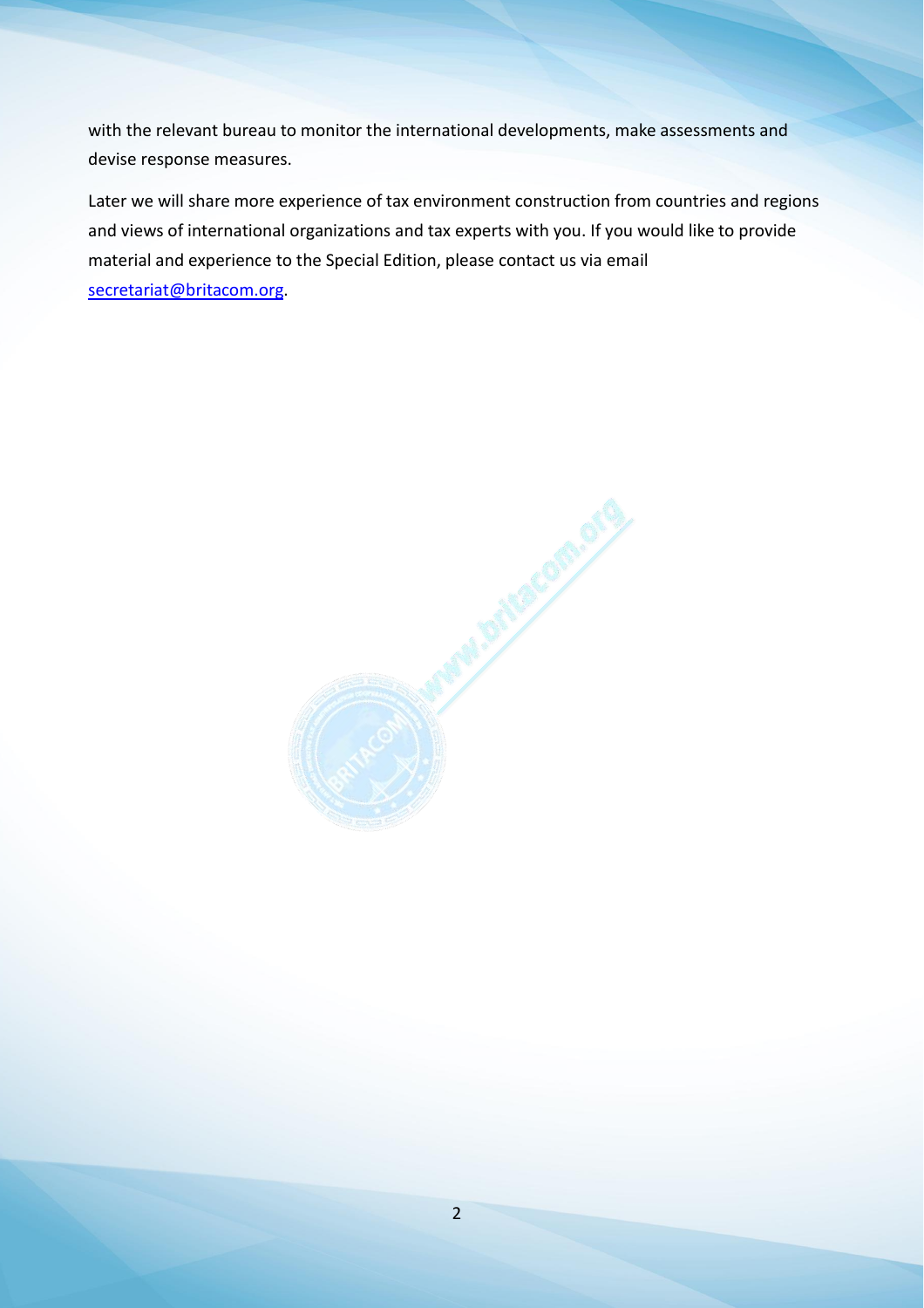# **The Use of Technology to Enhance Taxpayer Service and Improve Tax Compliance** —**Experience of Hong Kong, China**

**Abstract**: The Inland Revenue Department (IRD) is the authority which administers the tax law in the Hong Kong Special Administrative Region of the People's Republic of China. This article shares the IRD's experience in applying digitalised tax administration to enhance taxpayer services and improve tax compliance. This can be achieved through developing user-friendly digital platforms for filing and communication, the use of prepopulated tax returns, fillable PDF public forms and online systems for paying taxes, and providing accessible and easy-to-understand tax information on the Internet.

**Keywords**: Inland Revenue Department; Taxpayer service; Electronic service; Tax compliance; Digitalised tax administration

### **1. Introduction**

The rapid development and advancement of technologies have moved the world towards a digital era, where technologies have become part of people's daily life. Digitalisation and emerging technologies have opened the doors to new opportunities not just for businesses, but for tax authorities as well to transform their day-to-day operations. Well-designed and efficiently implemented electronic systems not only reduce the time and effort required by taxpayers to meet their tax obligations but also offer significant benefits to tax authorities. With the use of technologies, tax authorities may improve the variety and responsiveness of service channels and shift taxpayers from traditional in-person communications to self-help channels. The Inland Revenue Department (IRD) is the authority which administers the tax law in the Hong Kong Special Administrative Region of the People's Republic of China (Hong Kong SAR). The IRD is

also responsible for the administration of certain duties and fees, e.g., the stamp duty and business registration fee. The IRD's mission and vision are expressed in its slogan "Tax by the Law, Service from the Heart". It aims at playing an important role as an excellent tax administration in promoting Hong Kong's prosperity and stability and developing a customer-oriented culture for delivering services to taxpayers.

In the following paragraphs, the IRD's experience in applying digitalised tax administration to enhance taxpayer services and improve tax compliance will be shared. This can be achieved through developing user-friendly digital platforms for filing and communication, the use of prepopulated tax returns, fillable PDF public forms and online systems for paying taxes, and providing accessible and easy-to-understand tax information on the Internet.

### **2. eTAX**

eTAX is a one-stop taxpayer portal consolidating all the e-services provided by the IRD under a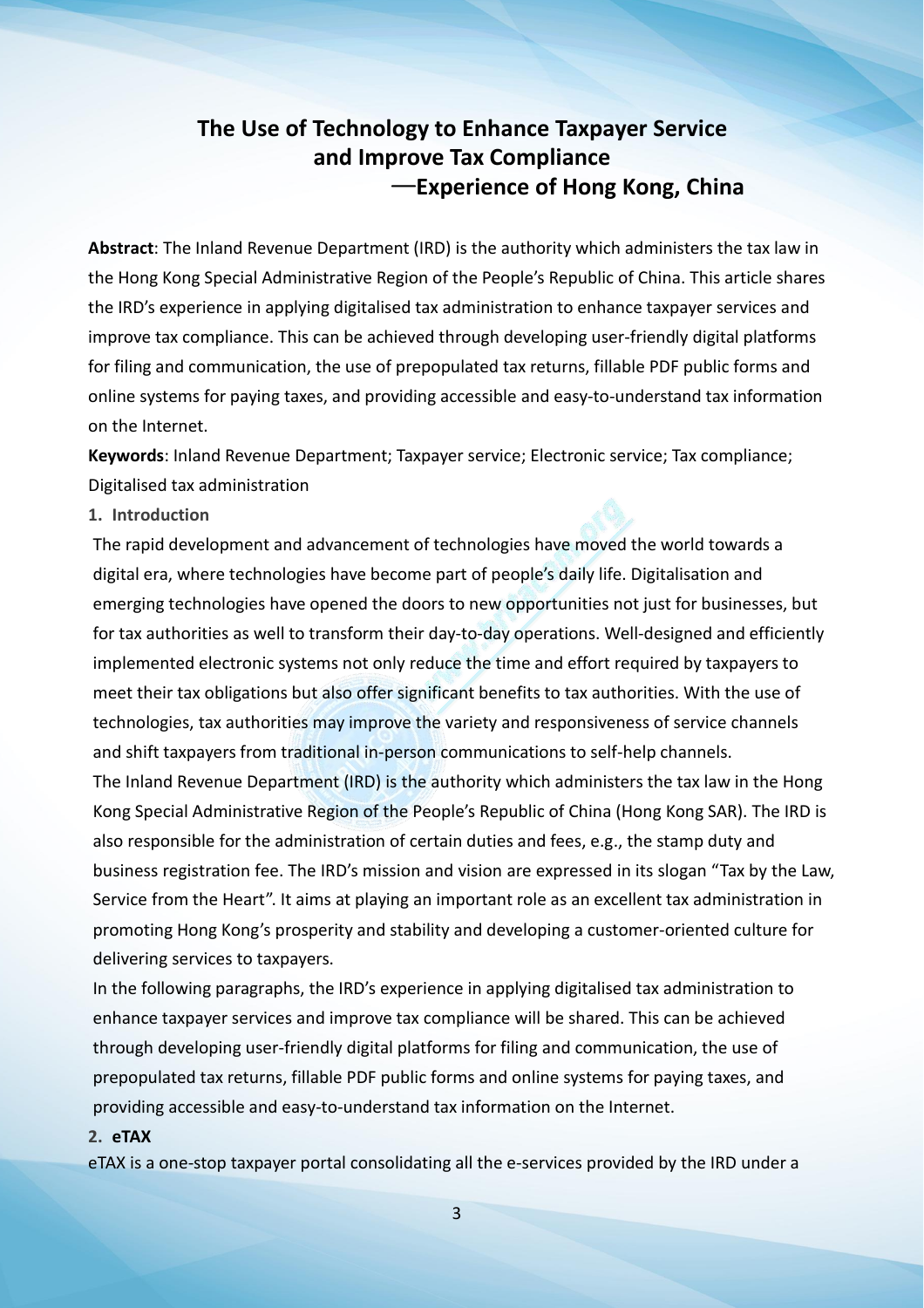single platform and an individual can have access to the services provided to him/her via his/her personal eTAX account under eTAX. It offers taxpayers an easy, secure, cost-saving and environment-friendly means to facilitate their compliance with the tax law. In addition to providing a gateway for taxpayers to file their tax returns, eTAX also provides a wide range of online tax services (e.g. e-Stamping of property documents, business registration e-services, electronic notices, electronic payments and lodgement of applications), which enable taxpayers to keep track of their tax position, manage their tax affairs and communicate with the IRD.

Once taxpayers have registered their personal eTAX accounts with the IRD, they can view their tax returns submitted within the last three years online via the Tax Position service. All outstanding tax returns and tax payments will also be listed for their information. When the return filing due date or the tax payment due date is approaching, the system will also generate an e-alert message to the Message Box of the taxpayers' eTAX accounts to remind the taxpayers to file or to pay. At the time of registration for an eTAX account, the taxpayers can also opt to provide a designated email account to the IRD. When the IRD has issued returns, letters or messages to the taxpayers' eTAX accounts, an alert message will be sent to the designated email account to remind the taxpayers to login in their eTAX accounts to read the new messages.

The above measures can reduce the possibility of taxpayers' failure to meet their tax obligations due to accidental negligence or omission, thus increasing the level of voluntary compliance.

When taxpayers use e-filing services, data like personal particulars, spouse information, particulars of last year's allowance/deduction claims and employment information submitted by their employers will be pre-filled on the tax returns. This can make return filing more convenient for taxpayers, and at the same time, reduce the chance of making mistakes. The fields on the returns are guarded by validations. If taxpayers have made a deduction claim exceeding the ceiling allowed by the tax law or omitted to fill in some required information or filled in some inconsistent information in the returns, error messages will pop up and the taxpayers will have to make amendments before they can proceed to complete other parts of the returns. Taxpayers can also access the tax guidelines for a particular item through the hyperlink embedded in the filing screen.

After taxpayers have completed their tax returns in the eTAX accounts, they can choose to view their estimated Salaries Tax Computation instantly based on the information filled in the tax returns. This e-service is available for the majority of Salaries Tax cases and taxpayers can get an idea of their tax liability at the time when they submit the returns through this service, and will have a few months before the due date to prepare for the tax payment, thus reducing the risk of default.

The e-services provided under eTAX are available to taxpayers 24 hours a day and 7 days a week. That means taxpayers can view their tax records, communicate with the IRD or use the services to meet their tax obligations anytime and anywhere.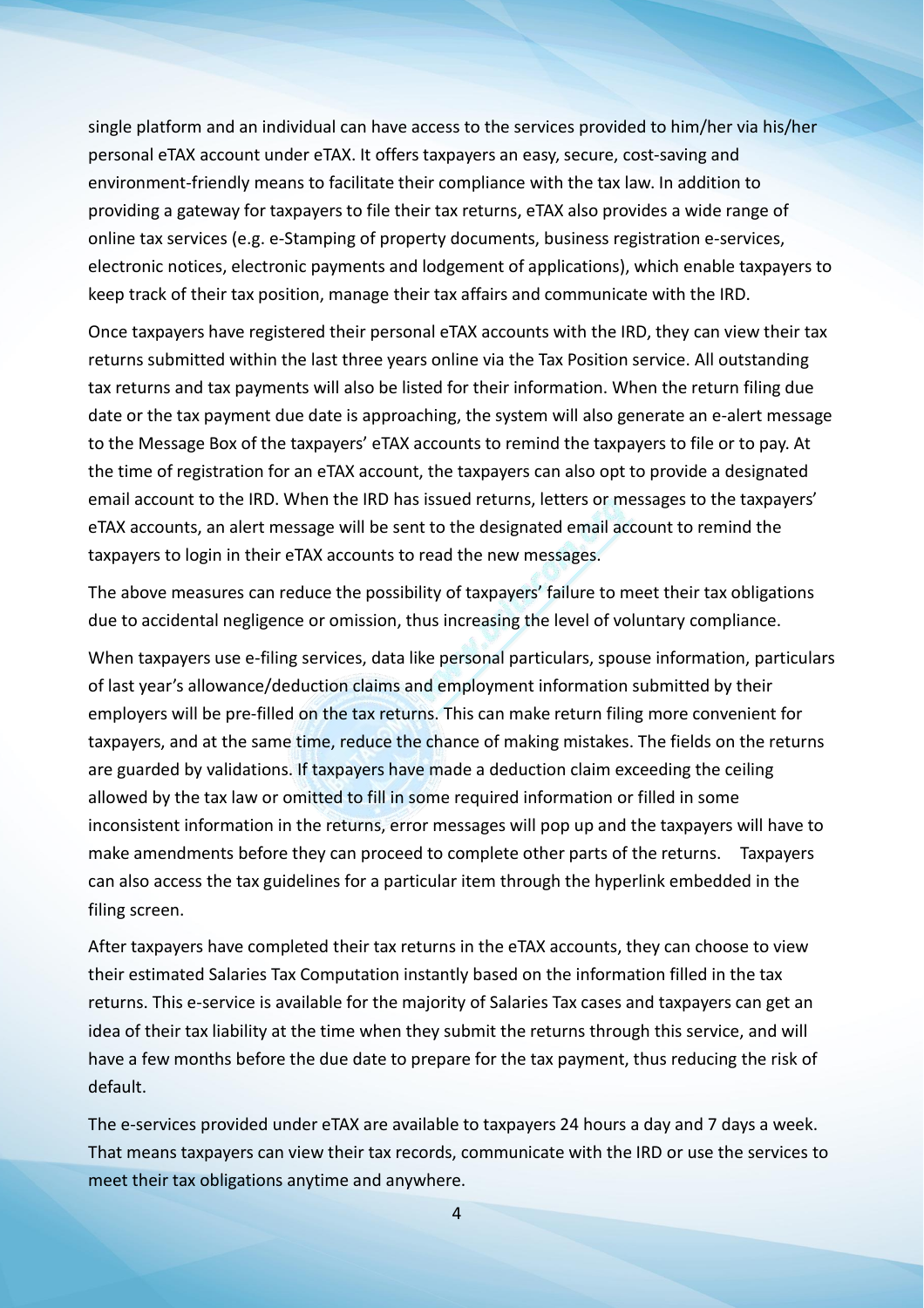In processing paper returns, if the IRD staff spot any irregularities or incomplete information, they will manually issue query letters to taxpayers to clarify or obtain further information from taxpayers. In case taxpayers use the e-filing service, the manual effort for screening returns and issuing query letters can be saved and taxpayers can file their tax returns correctly in the first instance. Compared with paper returns, e-returns can impose better control over the information filled in by taxpayers and facilitate them to meet their tax obligations by filing correct tax returns.

# **3. Portals for Automatic Exchange of Financial Account Information (AEOI) and Country-by-Country Reporting (CbC Reporting)**

Hong Kong is committed to effective implementation of AEOI and CbC Reporting. To facilitate reporting by Hong Kong reporting entities, the IRD has developed two secure electronic platforms (i.e. the AEOI Portal and CbC Reporting Portal) for reporting entities to submit notifications and file returns in relation to AEOI and CbC Reporting. The IRD has attached great importance to the confidentiality of information. The portals are safe, secure, and can ensure confidentiality of information exchanged during the process. They make it easier and quicker for entities to comply with their obligations.

# **4. Fillable PDF Public Forms**

To facilitate taxpayers who do not have an eTAX account to meet their tax obligations, the IRD has introduced fillable PDF forms with automatic generation of QR codes. Pre-defined validation rules are incorporated in the forms to guide taxpayers in completing the forms, and any invalid input will be instantly rejected. QR code containing all the input information will be generated automatically after the form is completed. Upon receipt of the forms, the IRD staff will capture the information contained in the QR codes with barcode scanners. The information will then automatically be updated to the database. This new digital instrument facilitates those taxpayers who do not have an eTAX account to file a completed form as required by the IRD and reduce the chance of human error made in completing the forms.

# **5. e-Stamping**

e-Stamping service, which involves printing a stamp certificate online for attachment to the instrument, is an alternative to conventional stamping. Such stamp certificates have the same legal status as conventional stamps imprinted on instruments.

With e-Stamping, there is no need to present original instruments or documents to the IRD. All the user has to do is to input data and submit stamping application. After payment of stamp duty, a stamp certificate can be printed out and be affixed to the document as evidence of stamping. Advantages of using e-Stamping service include:

●stamping possible anytime, anywhere;

●payment can be made online via Visa, MasterCard, JCB, Union Pay, etc;

●instant issue of stamp certificate after receipt of stamp duty online;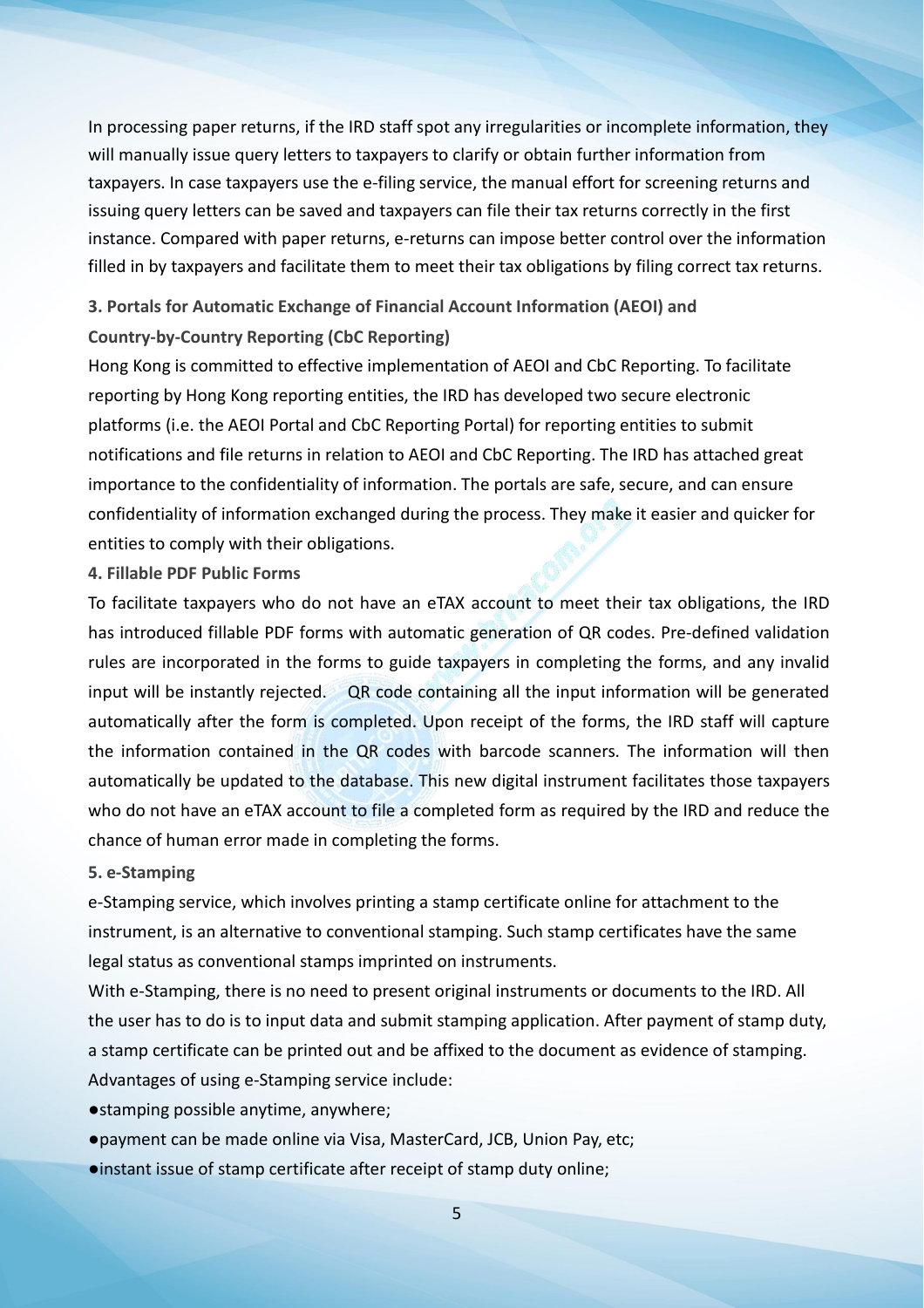●free online service for checking authenticity of a stamp certificate; and

●one-stop service-submission of tenancy e-forms for reporting tenancy information to the Rating and Valuation Department online after e-Stamping of tenancy agreement.

### **6. e-Payments**

The IRD allows taxpayers to settle their tax liabilities by various electronic means, e.g. payment by phone, bank ATM, or via Internet banking services and Faster Payment System. This not only saves taxpayers' time in queuing up to pay taxes, but also enables taxpayers to fulfill their tax obligations by online payment even if they are physically outside Hong Kong.

- **7. e-Communication Channels**
- 7.1 IRD Website (www.ird.gov.hk)

The IRD website is a very effective channel for disseminating tax information and providing electronic services to the public. With continuous enrichment and updates, the website enables taxpayers to obtain the most current information about Hong Kong taxation in a fast and convenient manner. This will in turn enhance taxpayers' compliance and reduce the work of the IRD.

To facilitate all sectors of the community to locate the relevant tax information, there are thematic content pages for individuals, businesses, property owners, employers, tax representatives, etc. The IRD website has adopted responsive web design, which enables users to have quick and convenient access to tax information. It also has a mobile version to facilitate quick and convenient access to tax information anywhere. With the advancement of information technology, a lot of services and information are provided online.

Adopting artificial intelligence technology, the IRD has since April 2021 provided a real time interactive service, a Chatbot named "Iris", in the IRD website. Iris stands for "Inland Revenue Interactive Service", which means the intelligent assistant of the IRD. "Iris" provides round-the-clock instant service in answering general queries relating to tax on individuals. The information uploaded to the IRD website includes taxpayers' rights and obligations, IRD software, IRD public forms, tax law, Departmental Interpretation and Practice Notes (DIPNs), guidelines, advance rulings, penalty policy, e-Seminars, answers to frequently asked questions and press release.

The IRD sets out its interpretation of the applicable tax laws and practices adopted in relation to important tax issues in its DIPNs. They help taxpayers better understand the IRD's stance, thereby ensuring consistency in the application of the tax law, providing transparency in tax administration and reducing taxpayers' compliance costs.

Other than DIPNs, there are also pamphlets and guidelines which contain tax information in simpler terms. They are downloadable from the website. In addition, e-Seminars are provided for employers, property owners and individual taxpayers. Information on how to complete tax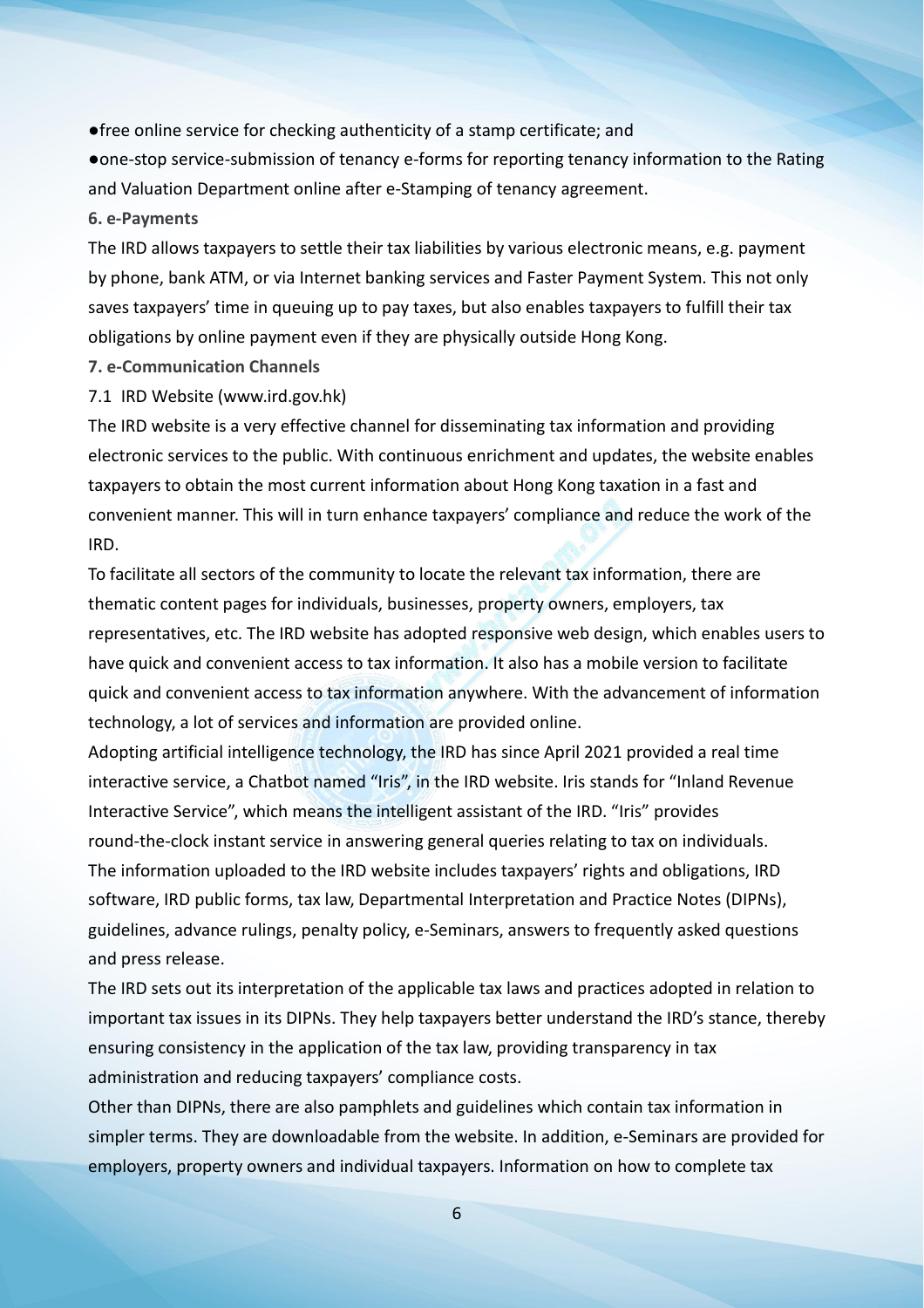returns, fulfil tax obligations and overcome difficulties in compliance has been uploaded to the website. After reading the information, taxpayers can raise enquiries electronically at the "Q&A Corner".

The IRD has also uploaded its penalty policy on its website to enhance transparency of the penal actions. To encourage full voluntary disclosure on non-compliance, the IRD's penalty policy imposes escalated levels of sanctions on belated notifications to or delays/obstructions in the investigation work carried out by the IRD. Press announcements of successfully prosecuted court cases have also been posted on the IRD website to alert the public of the serious consequences of understatement.

Hong Kong has in place an advance ruling system so as to provide taxpayers with a degree of certainty about the application of the tax law in Hong Kong. A person may apply to the IRD for a ruling on how the tax law applies to him or the arrangement specified in the application. In addition to providing certainty to taxpayers, advance ruling also promotes consistency in the application of the tax law, minimises tax disputes which can be a lengthy and costly process, fosters trust relationship between taxpayers and the tax administration, and provides a transparent framework that encourages compliance with the tax law.

To promote transparency and consistency in the application of the tax law, some rulings considered to be of general interest have been published on the IRD website in redacted form. In order to protect taxpayer confidentiality, the IRD will edit the selected rulings prior to publication. Therefore, all information that might identify the taxpayer will be removed from the edited version.

# 7.2 e-Enquiry

The IRD's Enquiry Service Centre (Centre) handles telephone and counterenquiries. The Centre is equipped with a computer network linked to the Department's Knowledge Database to enable our staff to provide, as far as possible, an immediate "one-stop" service.

The Centre operates an Interactive Telephone Enquiry System with over 100 telephone lines. Callers can have access on a 24-hour basis to a wide range of tax information by listening to recorded messages. Besides, callers can obtain facsimile copies of information sheets and forms through the system. A "Leave-and-Call-Back" facility, for recording information requests, and a "Fax-in Enquiry" service are also available.

The IRD has also provided designated email accounts for communication on specific tax matters to speed up the processing of email enquiries.

### 7.3 GovHK

GovHK is the one-stop portal created by the Government of the Hong Kong SAR, making information and services of the public sector easier to find and use. The IRD has uploaded to the "Taxes & Duties" cluster under the GovHK portal tax information and articles specially written for